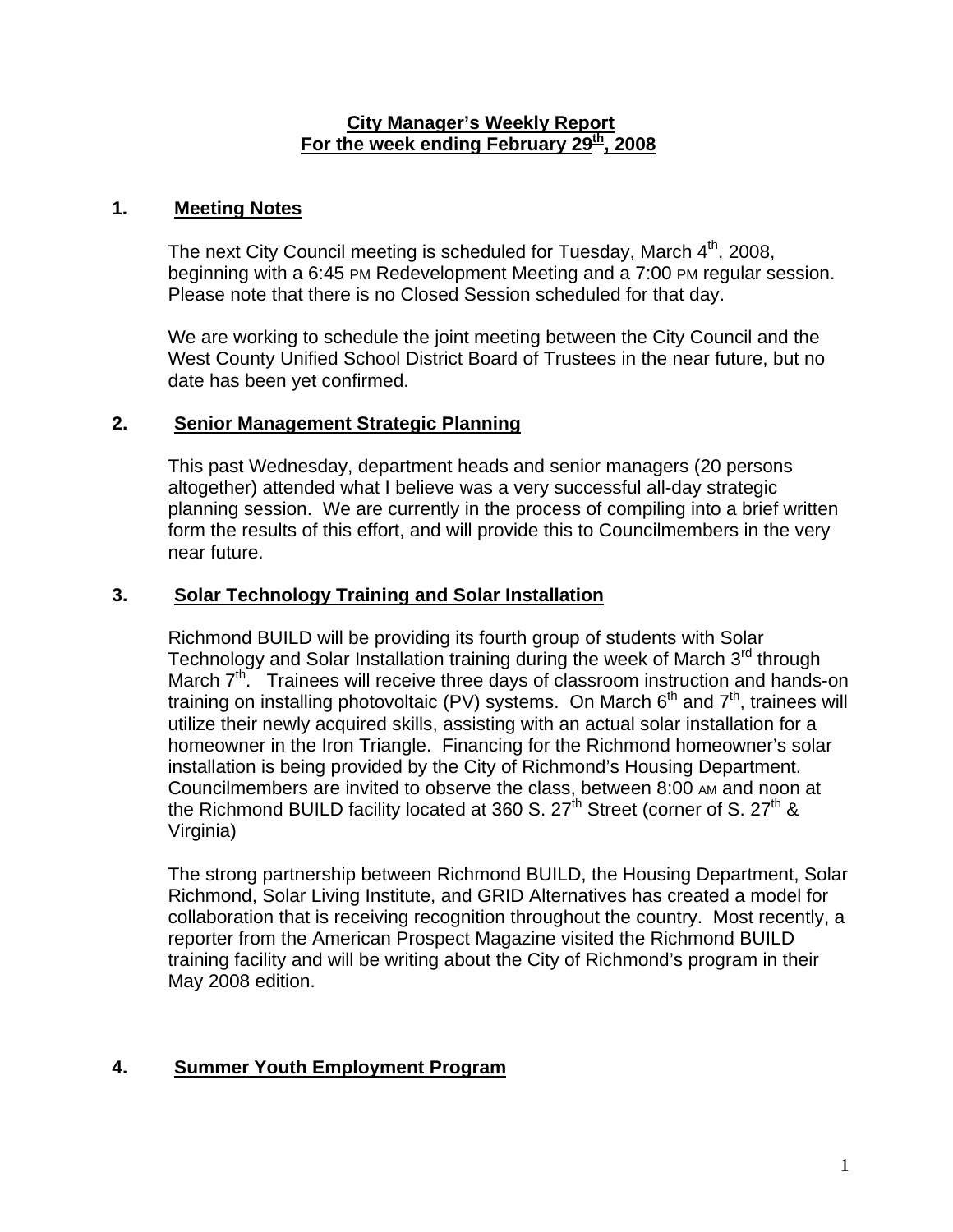YouthWORKS has released their Summer Youth Employment applications and is in the process of forming partnerships with 9 to 12 youth serving organizations to collaborate in training and employing Richmond youth. The employment goal for 2008 is 500 Richmond youth. Early funding commitments have been provided by Chevron (\$75,000) and the Contra Costa County Community Service Block Grant program (\$39,000). This year's fundraising goal is \$550,000.

#### **5. Current Interest Rates on Variable Rate Debt Obligations**

As reported in recent weeks, interest rates have been steadily climbing on municipal bonds that carry a variable rate mode. The City has four outstanding bond issues that are variable rate; the Senior 2004 Multifamily Housing Bonds (Westridge at Hilltop), 2006 Wastewater Bonds, 2007 Civic Center Bonds and 2007 RDA Bonds. All of the City's variable rate debt carries a hedge; the 2004 bonds are hedged by an interest rate cap of 6%, and the remaining three bond issues are hedged by an interest rate swap. The rates for the current week are: Civic Center 8.00%, Wastewater 8.00%, RDA 5.00%. The Bond Finance Team, which includes the City's Bond Counsel, Financial Advisor, Swap Advisor, Finance Director, Debt Analyst, City Attorney and Senior Assistant City Attorney, is currently working with firms from the City's underwriting pool on restructuring options to mitigate the market conditions, and will make a recommendation to City Council regarding restructuring scenarios at the March 18<sup>th</sup> City Council meeting.

### **6. Public Works Department – Facilities Projects Update**

As you recall, the City Council recently pre-qualified a list of architects and engineers to provide such services on an as needed basis. There are two projects for which this list is already being utilized:

- Public Works, in a collaborative effort with the Fire Department, is soliciting proposals for professional architectural services to replace the City's well worn Fire Station 66 located at 4100 Clinton Avenue. The project, as conceived, will provide a new station with living quarters for 4 fire fighters, a 2 bay apparatus room, and community room, and will incorporate energy conserving "green" building features.
- The Public Works Department is also seeking submittals for professional architectural services to address deficiencies at the Richmond Swim Center. As you will recall, City staff have been documenting potential design and/or construction defects, and there is a need for additional investigative/forensic work and development of a comprehensive remediation plan. These activities will allow the City to develop an effective defects remediation program to be planned and implemented at the Swim Center. They will also assist in determining any possible liability on the part of designers or builders of this project.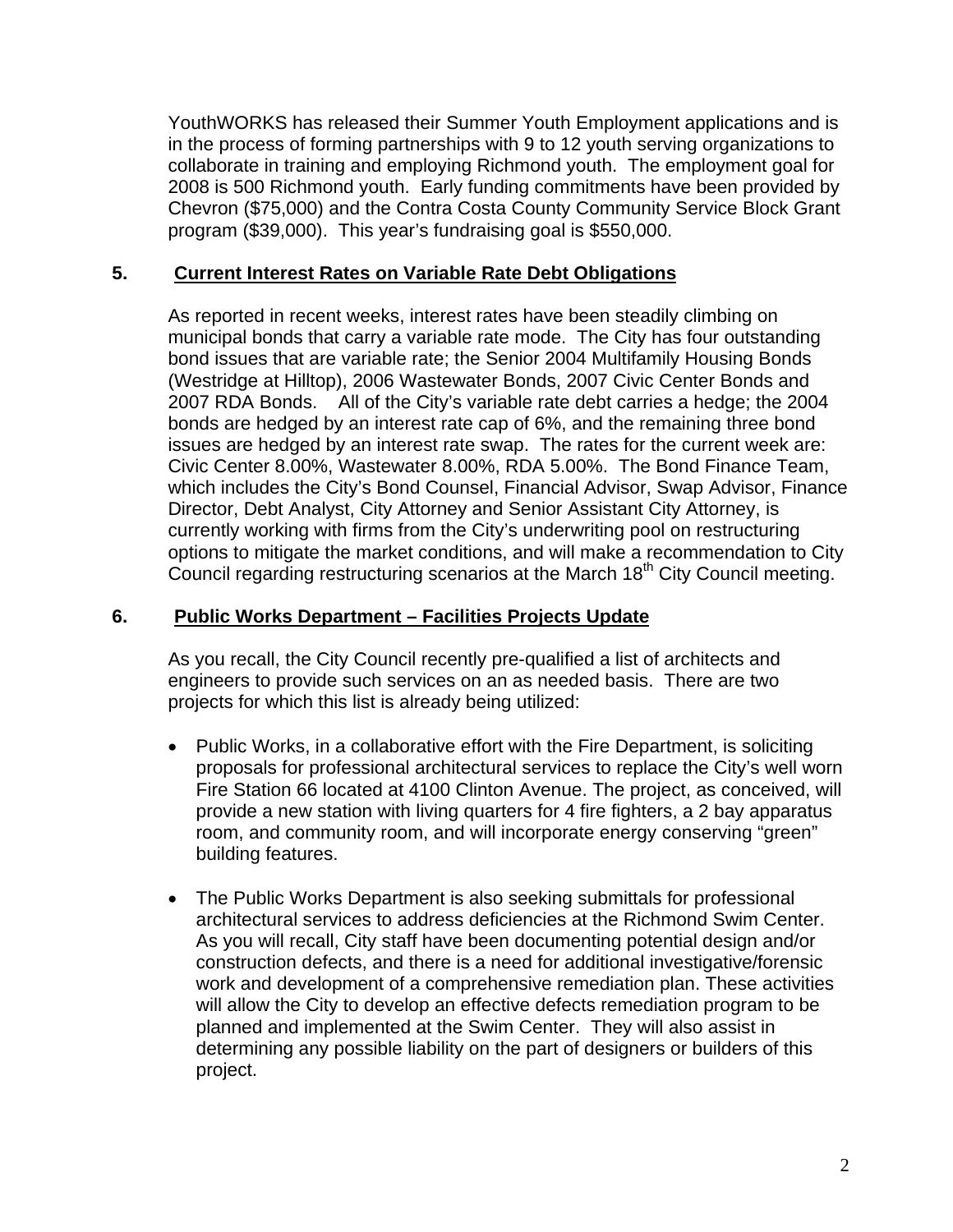## **7. Security Services at Friendship Manor**

In the recent past, the City Council has received staff reports and heard testimony concerning the level of security at various Housing Authority Senior sites, including Friendship Manor. While staff is carrying out the latest direction from the Public Safety Committee regarding modifications to the draft RFP to procure security services in a comprehensive manner, a small month-to-month contract was executed with Mason Security to provide Friendship Manor, the only senior site currently without security, with the same level of security services currently in place at Nevin Plaza and Hacienda. Mason Security is charging a reduced rate to the Housing Authority of \$500 per month for this service, which is well within the Housing Authority's budget. We will keep you informed as Housing Authority staff continues its progress to modify the draft RFP for comprehensive security services.

# **8. Recreation Program Notes**

The following are notes regarding Recreation division activities this past month:

- Four Recreation Program Coordinators have been selected to fill vacancies in the youth activities, aquatics and community center program units. The new staff will begin their assignment on March 4, 2008.
- Ten Recreation staff members attended the California Parks and Recreation Society (CPRS) conference in Long Beach, California during this past week of February 25<sup>th</sup>. This "continuous education" opportunity will assist staff members in learning about best practices in recreation and parks to improve City of Richmond recreation services.
- The spring activity guide will be distributed to the WCCUSD the week of March 3, 2008. Preparation has begun on the summer activity guide which will be mailed to all Richmond residents during the month of May.
- **Additional activities** this past month included: Chinese New Year celebration at the Richmond Senior Center **(235 participants)**, Senior Feather Falls Casino turnaround **(49 participants),** Youth Excursions to Golden State Warriors, Sacramento Kings, SF Giants Fan Fest, Cal and Stanford Women's Basketball Game **(66 participants)**. As you may have also read, Recreation staff collaborated with Office of Neighborhood Safety, Richmond PAL, Amer-ican, Bay Area Peacekeepers, Richmond Steelers, Contra Costa Housing Authority, Tri-City Ravens, 21<sup>st</sup> Centuries Mentors, Supervisor John Gioa and Youth Together to host the **Richmond Youth Sports Camp** at Shields Reid Community Center on February 16, 2008 (**150 participants in attendance).**

## **9. Update on Annual Financial Audit**